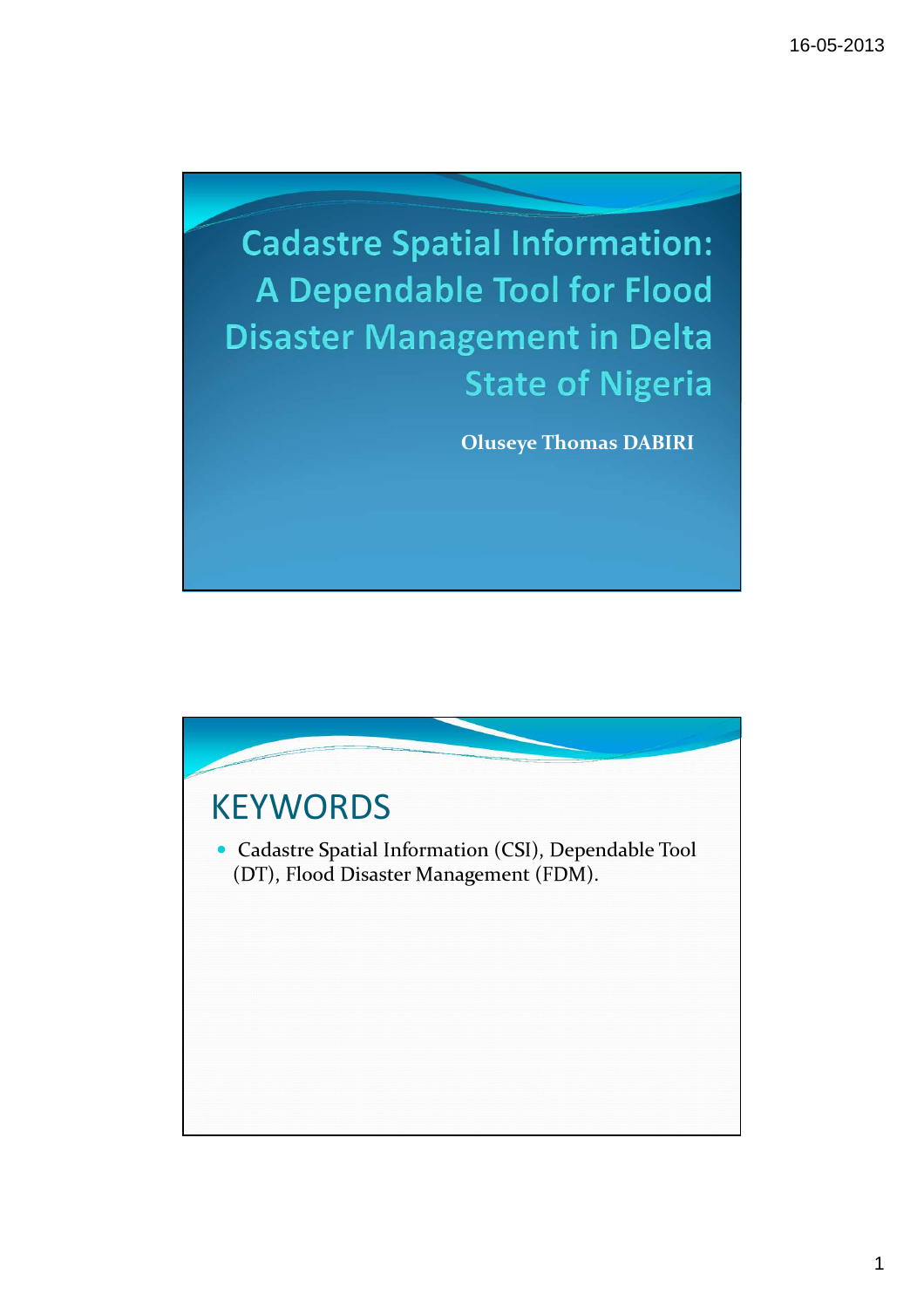## ABSTRACT

 Cadastre Spatial Information is a Dependable Tool for all sorts of Disaster Management when and where it is available. Cadastre Spatial Information Management in Delta State is under the Ministry of Lands, Survey and Urban Development (MLSUD).

 This paper will present Cadastre Spatial Information tools that are easily accessible and readily available for Flood Disaster Management in Delta State of Nigeria.

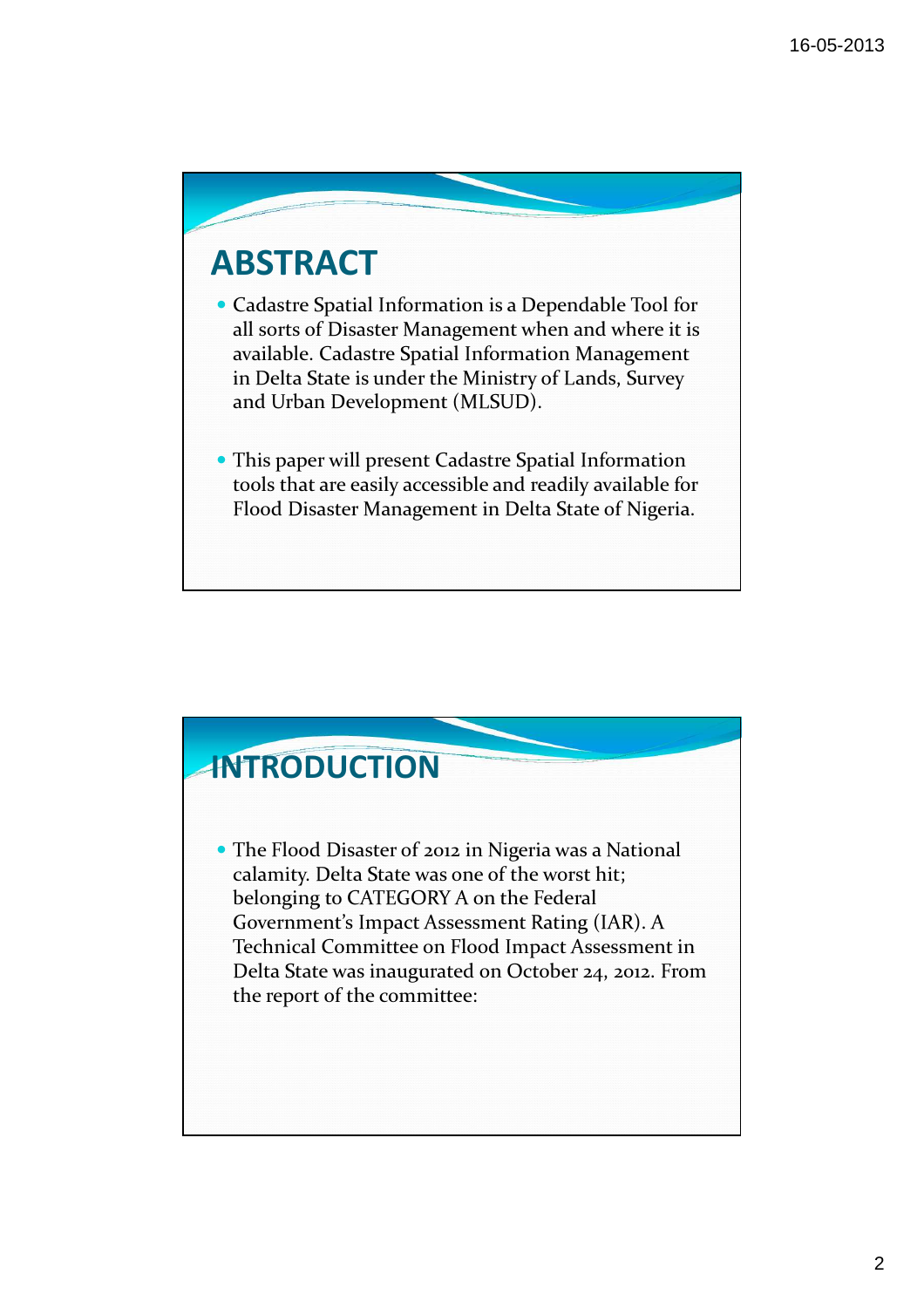

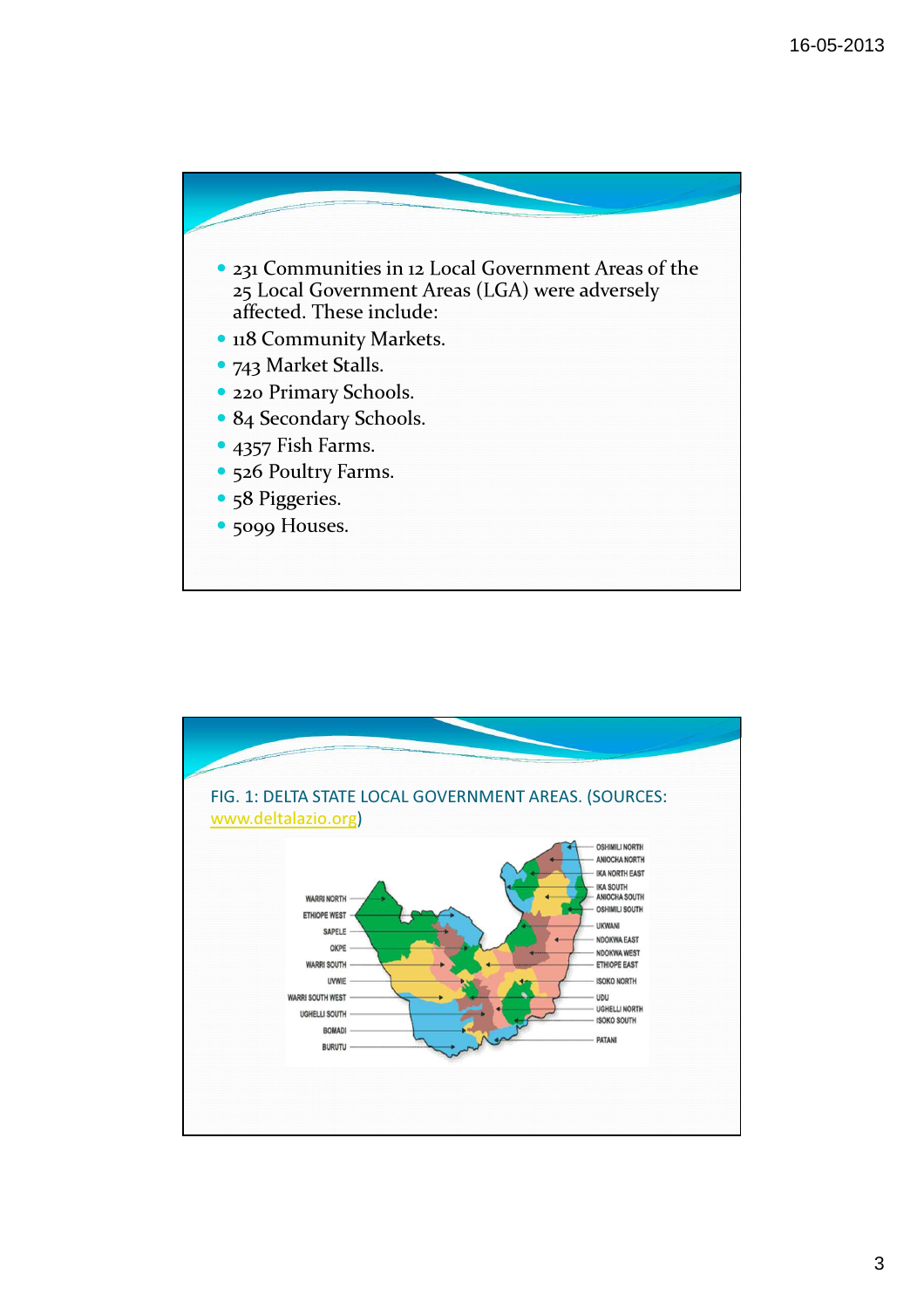

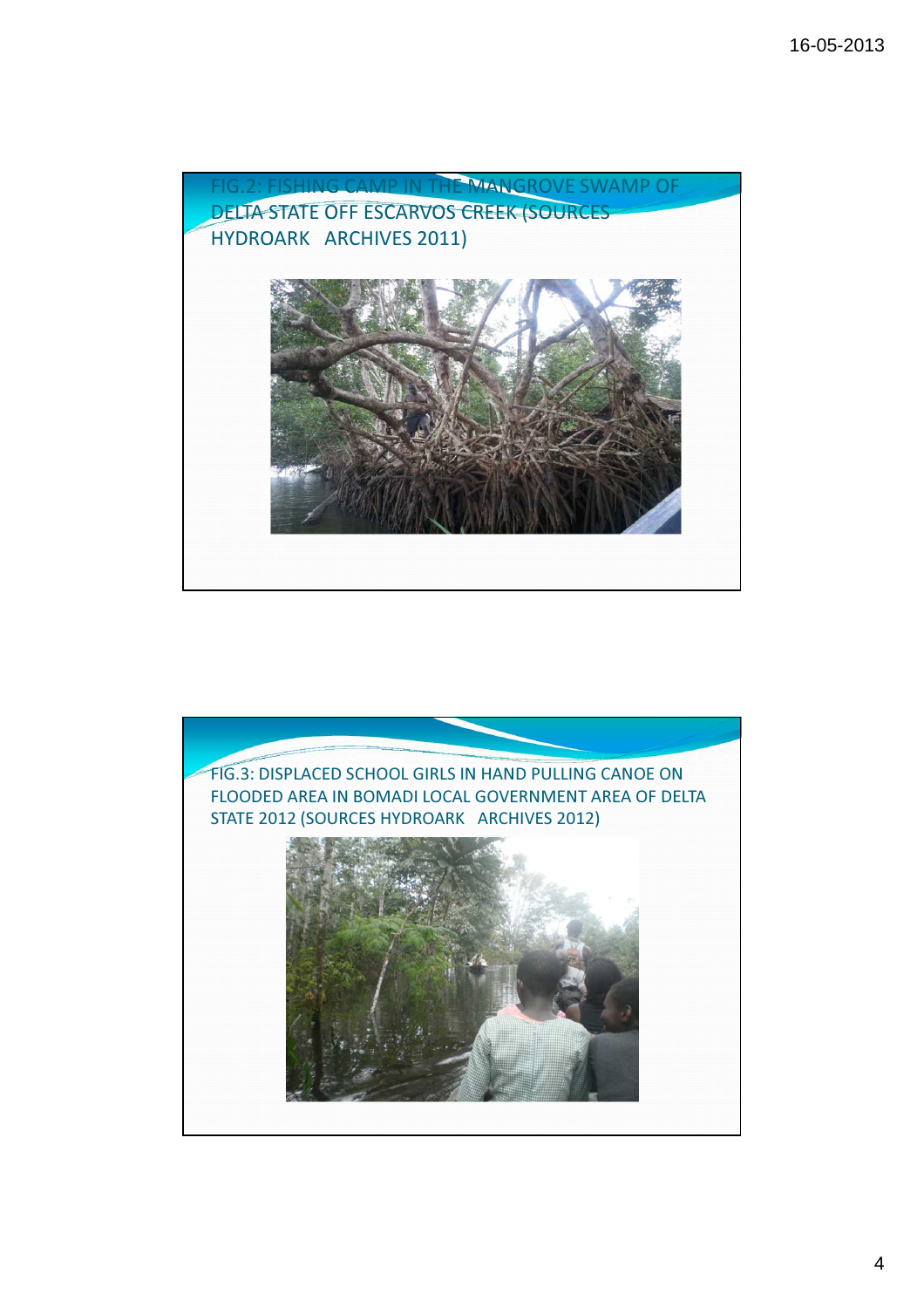

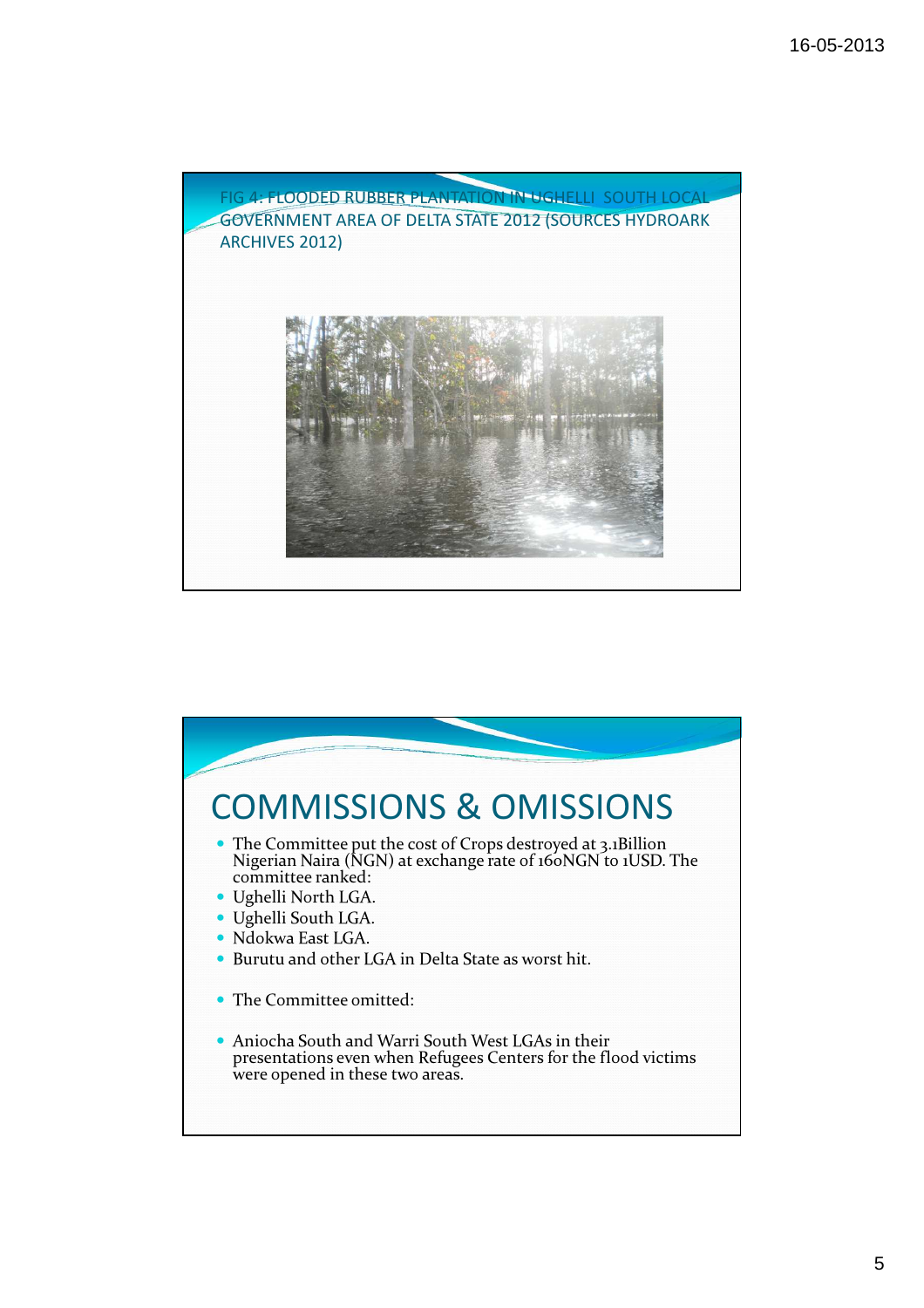## CSI RELEGATION

 The omissions and underestimations with agitations amongst the omitted communities are avoidable and can be minimized if dependable tools were used. Amongst the measures the committee recommended; Cadastre Spatial Information was conspicuously relegated. The committee submitted their report on December 12, 2012 to the Governor of Delta State (Dr. Emmanuel E. Uduaghan).

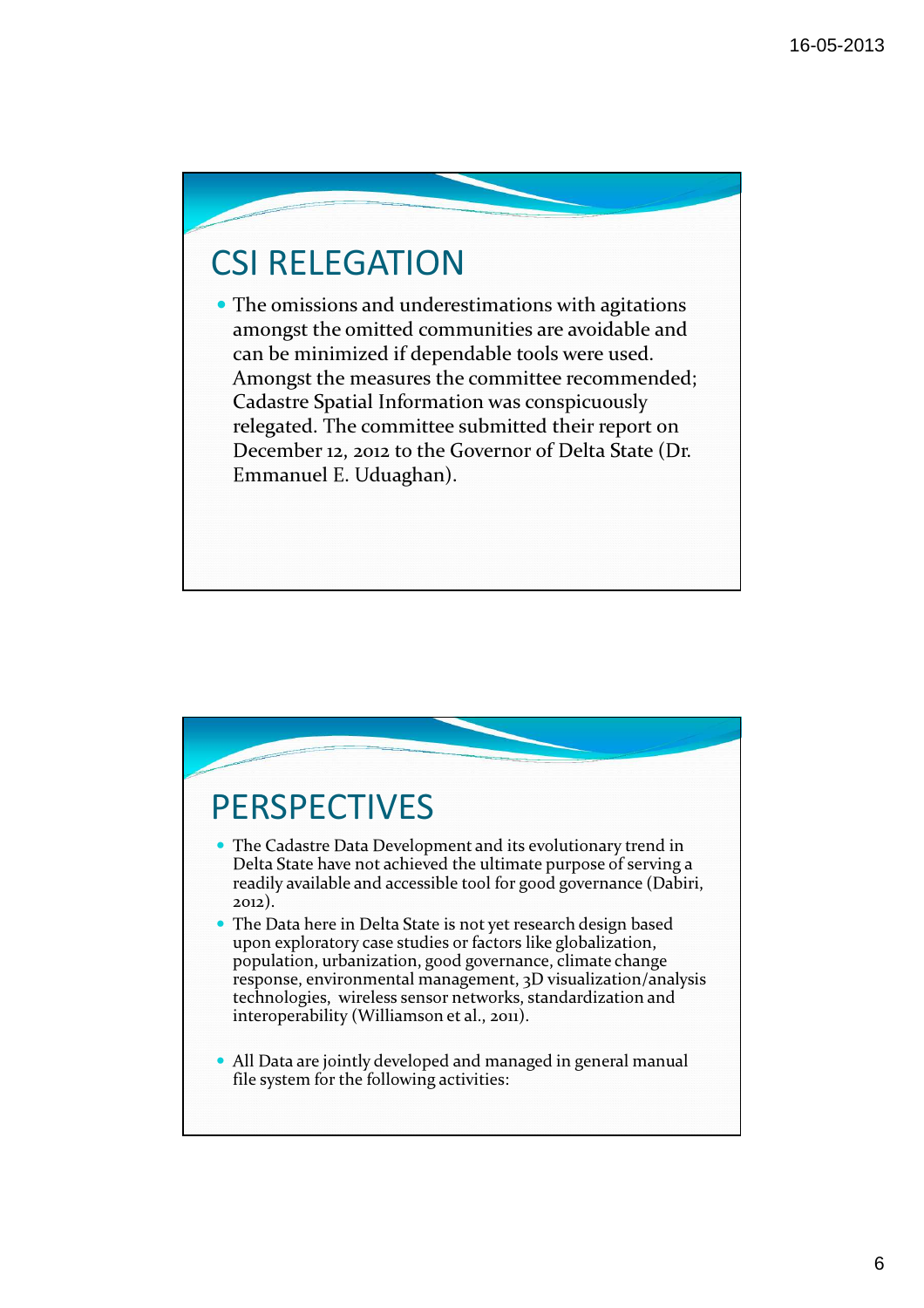